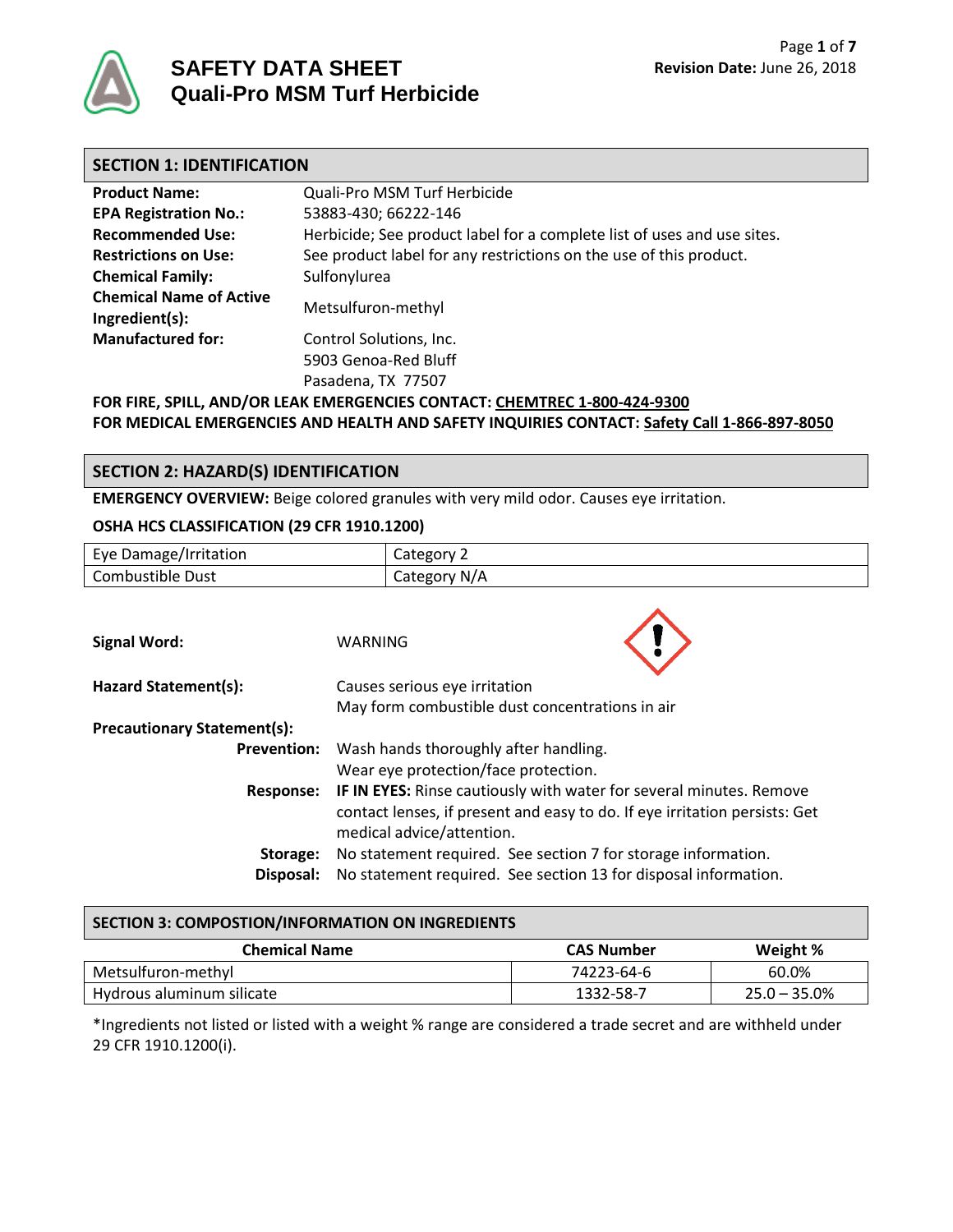|                                                                                   | <b>SECTION 4: FIRST AID MEASURES</b>                                                            |  |
|-----------------------------------------------------------------------------------|-------------------------------------------------------------------------------------------------|--|
| IF IN EYES:                                                                       | Hold eye open and rinse slowly and gently with water for 15 to 20 minutes. Remove contact       |  |
|                                                                                   | lenses, if present, after the first 5 minutes; then continue rinsing eye. Call a poison control |  |
|                                                                                   | center or doctor for treatment advice.                                                          |  |
| IF ON SKIN:                                                                       | Take off contaminated clothing. Rinse skin immediately with plenty of water for 15 to 20        |  |
|                                                                                   | minutes. Call a poison control center or doctor for treatment advice.                           |  |
| IF INHALED:                                                                       | Move person to fresh air. If person is not breathing, call 911 or an ambulance; then give       |  |
|                                                                                   | artificial respiration, preferably mouth-to-mouth if possible. Call a poison control center or  |  |
|                                                                                   | doctor for further treatment advice.                                                            |  |
| IF INGESTED:                                                                      | Call a poison control center or doctor immediately for treatment advice. Have person sip a      |  |
|                                                                                   | glass of water if able to swallow. Do not induce vomiting unless told to do so by a poison      |  |
|                                                                                   | control center or doctor. Do not give anything by mouth to an unconscious person.               |  |
| Most important symptoms/effects, acute and delayed: Mild-moderate eye irritation. |                                                                                                 |  |

**Note to Physician:** There is no specific antidote. Appropriate supportive and symptomatic treatment as indicated by the patient's condition is recommended.

| <b>SECTION 5: FIRE-FIGHTING MEASURES</b>     |                                                                                                                                                                                                                                                                                                    |  |  |  |
|----------------------------------------------|----------------------------------------------------------------------------------------------------------------------------------------------------------------------------------------------------------------------------------------------------------------------------------------------------|--|--|--|
| <b>Suitable Extinguishing Media:</b>         | Foam, dry chemical, carbon dioxide or water spray                                                                                                                                                                                                                                                  |  |  |  |
| <b>Unsuitable Extinguishing Media:</b>       | Water jet                                                                                                                                                                                                                                                                                          |  |  |  |
| <b>Hazardous Combustion Products:</b>        | Thermal decomposition may produce toxic aluminum, carbon,<br>nitrogen and silicon oxides as well as hydrogen chloride gas.                                                                                                                                                                         |  |  |  |
| <b>Special Protective Equipment &amp;</b>    | Evacuate area and fight fire upwind from a safe distance to avoid                                                                                                                                                                                                                                  |  |  |  |
| <b>Precautions:</b>                          | hazardous vapors and decomposition products. Foam and/or dry<br>chemical are preferred to minimize environmental contamination. If<br>water is used, dike and collect water to prevent run-off. Wear self-<br>contained breathing apparatus and full fire-fighting turn-out gear<br>(Bunker gear). |  |  |  |
| <b>Unusual Fire &amp; Explosion Hazards:</b> | Dust generated from product may form combustible concentrations<br>in air.                                                                                                                                                                                                                         |  |  |  |

| <b>SECTION 6: ACCIDENTAL RELEASE MEASURES</b> |                                                                                                                                                                                                                                                                                                                                                   |  |  |
|-----------------------------------------------|---------------------------------------------------------------------------------------------------------------------------------------------------------------------------------------------------------------------------------------------------------------------------------------------------------------------------------------------------|--|--|
| <b>Personal Precautions:</b>                  | See Section 8 for personal protection equipment.                                                                                                                                                                                                                                                                                                  |  |  |
| <b>Environmental Precautions:</b>             | Keep spilled material and any rinsate from contaminating soil or from entering<br>sewage and drainage systems and bodies of water.                                                                                                                                                                                                                |  |  |
| <b>Methods for Containment:</b>               | Isolate the spill area. Keep unnecessary and unprotected personnel from<br>entering. Dike large spills using impervious material such as clay or sand.<br>Recover and contain as much product as possible for reuse according to label<br>directions.                                                                                             |  |  |
| <b>Methods for Clean-up:</b>                  | Place contaminated material in appropriate container for disposal. Avoid dust<br>generation and remove sources of ignition. After removal, flush contaminated<br>area thoroughly with water. Pick up wash liquid with additional absorbent and<br>place in a disposable container. Do not put spilled material back in the original<br>container. |  |  |
| <b>Other Information:</b>                     | None known                                                                                                                                                                                                                                                                                                                                        |  |  |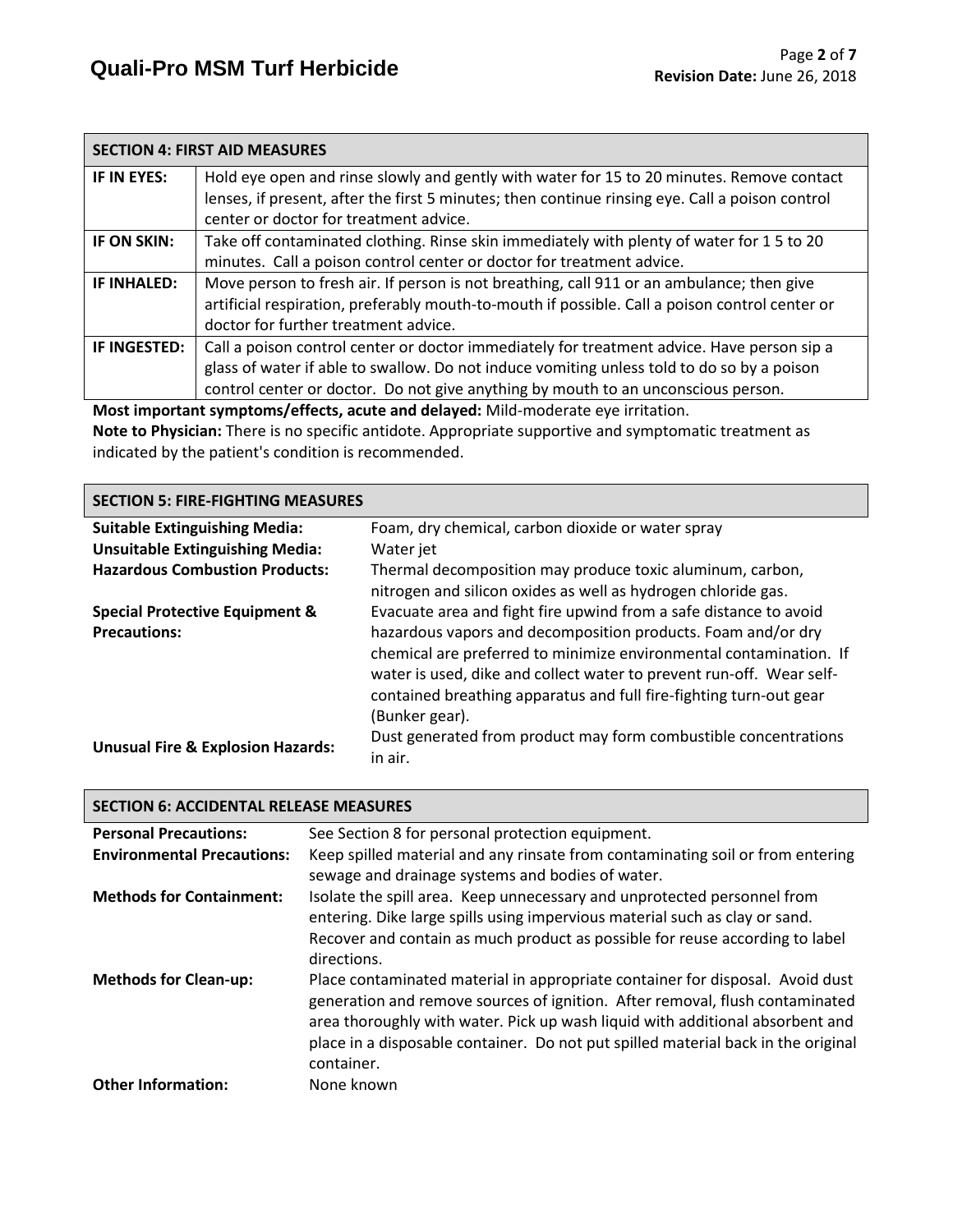#### **SECTION 7: HANDLING AND STORAGE**

**Handling:** RECOMMENDATIONS ARE INTENDED FOR MANUFACTURING, PACKAGING AND COMMERCIAL BLENDING WORKERS. PESTICIDE APPLICATORS AND WORKERS must refer to the product label and Directions for Use attached to the product for Agricultural Use Requirements in accordance with the EPA Worker Protection Standard 40 CFR part 170.Handle and open container in a manner as to prevent spillage. Do not eat, drink or smoke while handling this product. Avoid dust generation. **Storage: See pesticide label for full information on product storage.** Do not contaminate water, food or feed by storage of this product. Store away from sources of heat, out of direct sunlight and away from incompatible materials. Pesticides should be stored in secured areas away from

children and animals. **Storage Temperature (Min/Max):** Not determined **Product Incompatibilities:** None known

#### **SECTION 8: EXPOSURE CONTROLS/PERSONAL PROTECTION**

**Users of a pesticide product must refer to the product label for personal protective equipment requirements.**

#### **Exposure Guidelines:**

| <b>COMPONENT</b>                  | <b>OSHA PEL</b>                                                       | <b>ACGIH TLV</b>         | <b>NIOSH REL</b>         |
|-----------------------------------|-----------------------------------------------------------------------|--------------------------|--------------------------|
| Particulates not otherwise listed | TWA: 5 mg/m <sup>3</sup>                                              | TWA: $10 \text{ mg/m}^3$ |                          |
| Hydrous aluminum silicate         | TWA: 15 $mg/m3$ (total dust)<br>TWA: 5 mg/m <sup>3</sup> (respirable) | TWA: $2 \text{ mg/m}^3$  | TWA: 5 mg/m <sup>3</sup> |

**Engineering Controls:** Provide general or local exhaust ventilation systems to maintain airborne concentrations below OSHA PELs or other specified exposure limits. Local exhaust ventilation is preferred.

| <b>Respiratory Protection:</b>    | In areas of poor ventilation, use a NIOSH approved respirator with<br>cartridges/canisters approved for pesticides. |
|-----------------------------------|---------------------------------------------------------------------------------------------------------------------|
| <b>Eye Protection:</b>            | Chemical goggles or safety glasses and full-face shield.                                                            |
| <b>Protective Gloves:</b>         | Chemical-resistant gloves such as barrier laminate, butyl rubber, nitrile,                                          |
|                                   | neoprene rubber, polyvinyl chloride (PVC) or Viton.                                                                 |
| <b>Other Protective Clothing:</b> | Long-sleeved shirt, long pants and shoes plus socks.                                                                |
| <b>General Safety Measures:</b>   | Wash hands before eating, drinking, chewing gum, using tobacco, or using the                                        |
|                                   | toilet. Remove clothing immediately after handling this product. Wash outside                                       |
|                                   | of gloves before removing. Discard clothing and other absorbent materials that                                      |
|                                   | have been drenched or heavily contaminated with this product's concentrate.                                         |
|                                   | Do not reuse them. Follow manufacturer's instructions for cleaning and                                              |
|                                   | maintaining PPE. If no such instructions for washables, use detergent and hot                                       |
|                                   | water. Keep and wash PPE separately from other laundry.                                                             |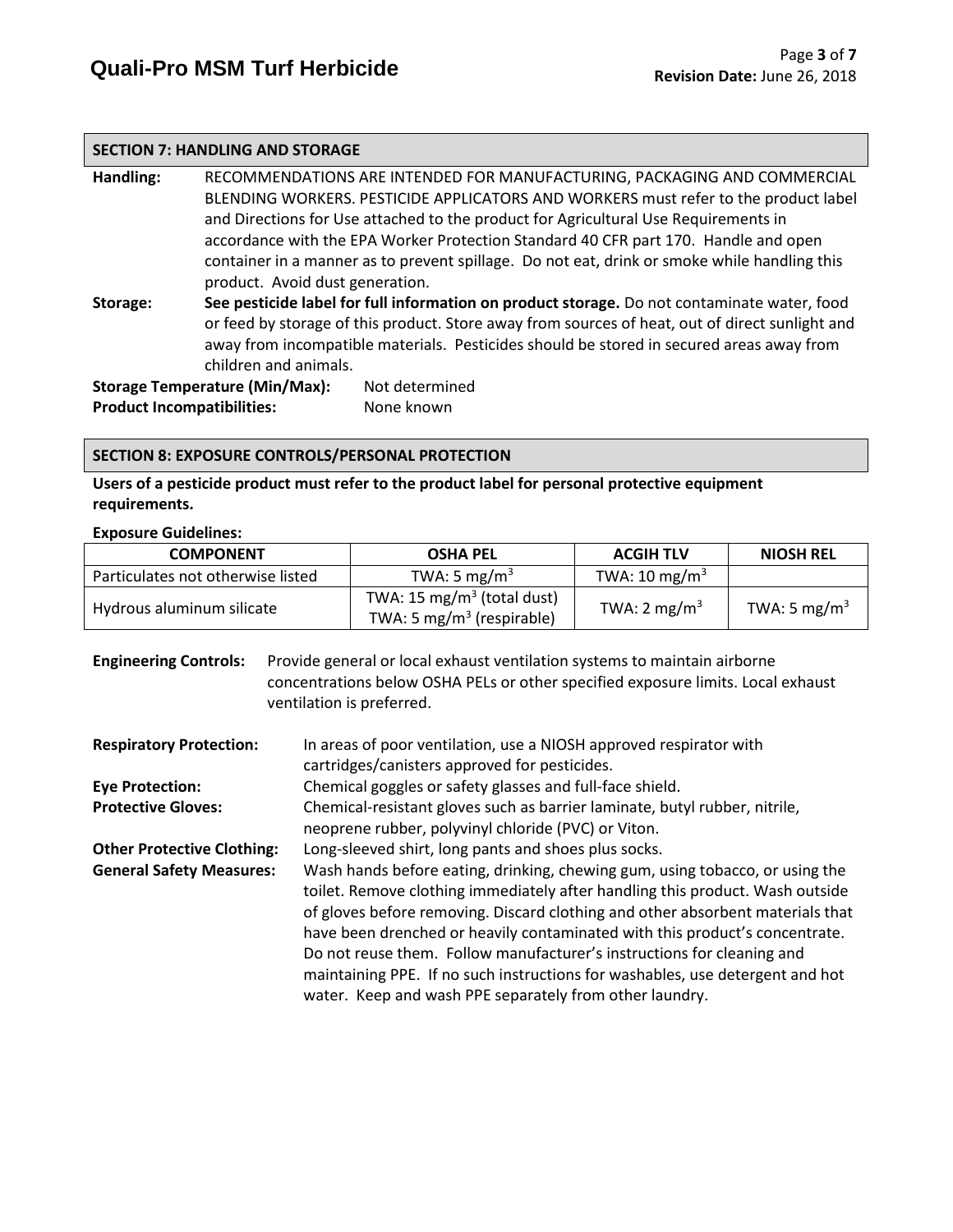| <b>SECTION 9: PHYSICAL AND CHEMICAL PROPERTIES</b> |                           |                                         |                        |  |
|----------------------------------------------------|---------------------------|-----------------------------------------|------------------------|--|
| Appearance:                                        | Beige colored<br>granules | <b>Upper/Lower Flammability Limits:</b> | Not determined         |  |
| Odor:                                              | Slight amine              | <b>Vapor Pressure:</b>                  | Not determined         |  |
| <b>Odor Threshold:</b>                             | Not determined            | <b>Vapor Density:</b>                   | Not determined         |  |
| pH (1% dispersion):                                | $3.5 - 4.5$               | <b>Bulk Density:</b>                    | 1.64 g.cm <sup>3</sup> |  |
| <b>Melting /Freezing Point:</b>                    | Not determined            | Solubility (water):                     | Not determined         |  |
| <b>Boiling Point/Range:</b>                        | Not determined            | <b>Partition Coefficient:</b>           | Not determined         |  |
| <b>Flash Point:</b>                                | Not applicable            | <b>Auto-ignition Temperature:</b>       | Not determined         |  |
| <b>Evaporation Rate:</b>                           | Not determined            | <b>Decomposition Temperature:</b>       | Not determined         |  |
| Flammability:                                      | Not determined            | <b>Viscosity:</b>                       | Not applicable         |  |

| SECTION 10: STABILITY AND REACTIVITY                                        |                                                                                                                            |  |  |  |
|-----------------------------------------------------------------------------|----------------------------------------------------------------------------------------------------------------------------|--|--|--|
| Fine dust may form combustible concentrations in air.<br><b>Reactivity:</b> |                                                                                                                            |  |  |  |
| <b>Chemical Stability:</b>                                                  | Stable under normal storage and handling conditions.                                                                       |  |  |  |
| <b>Possibility of Hazardous Reactions:</b>                                  | No potential for hazardous reactions known.                                                                                |  |  |  |
| <b>Conditions to Avoid:</b>                                                 | Dust generation                                                                                                            |  |  |  |
| <b>Incompatible Materials:</b>                                              | None known                                                                                                                 |  |  |  |
| <b>Hazardous Decomposition Products:</b>                                    | Thermal decomposition may produce toxic aluminum, carbon,<br>nitrogen and silicon oxides as well as hydrogen chloride gas. |  |  |  |

### **SECTION 11: TOXICOLOGICAL INFORMATION**

| <b>Likely Routes of Exposure:</b>   | Eye contact, Skin contact, Inhalation, Ingestion                               |  |  |  |  |
|-------------------------------------|--------------------------------------------------------------------------------|--|--|--|--|
| <b>Symptoms of Exposure:</b>        | Mild eye irritation.                                                           |  |  |  |  |
| Oral $LD_{50}$ :                    | >5,000 mg/kg (Based upon similar formulation)                                  |  |  |  |  |
| Dermal $LD_{50}$ :                  | >2,000 mg/kg (Based upon similar formulation)                                  |  |  |  |  |
| Inhalation $LC_{50}$ :              | >5.3 mg/L (4-hour)(Based upon similar formulation)                             |  |  |  |  |
| <b>Eye Irritation/Damage:</b>       | Slightly irritating                                                            |  |  |  |  |
| <b>Skin Corrosion/Irritation:</b>   | Non-irritating                                                                 |  |  |  |  |
| <b>Skin Sensitization:</b>          | Non-sensitizer, based upon similar formulation                                 |  |  |  |  |
|                                     |                                                                                |  |  |  |  |
| <b>Chronic/Subchronic Toxicity:</b> | No data available                                                              |  |  |  |  |
| <b>Mutagenicity:</b>                | No data available                                                              |  |  |  |  |
| <b>Reproductive Toxicity:</b>       | No data available                                                              |  |  |  |  |
| <b>Neurotoxicity:</b>               | No data available                                                              |  |  |  |  |
| <b>Target Organs:</b>               | No data available                                                              |  |  |  |  |
| <b>Aspiration Hazard:</b>           | Based upon physical state, product is not likely to cause aspiration hazard.   |  |  |  |  |
| Carcinogenicity:                    | While hydrous aluminum silicate is listed as a known carcinogen, the           |  |  |  |  |
|                                     | manufacturer of this ingredient does not consider the product to be classified |  |  |  |  |
|                                     | as a carcinogen based upon their knowledge and data.                           |  |  |  |  |
|                                     |                                                                                |  |  |  |  |

| <b>Chemical Name</b>      | <b>ACGIH</b> | IARC    | <b>NTP</b>       | <b>OSHA</b> |
|---------------------------|--------------|---------|------------------|-------------|
| Hydrous aluminum silicate |              | Group 1 | Known to be a    |             |
|                           |              |         | human carcinogen |             |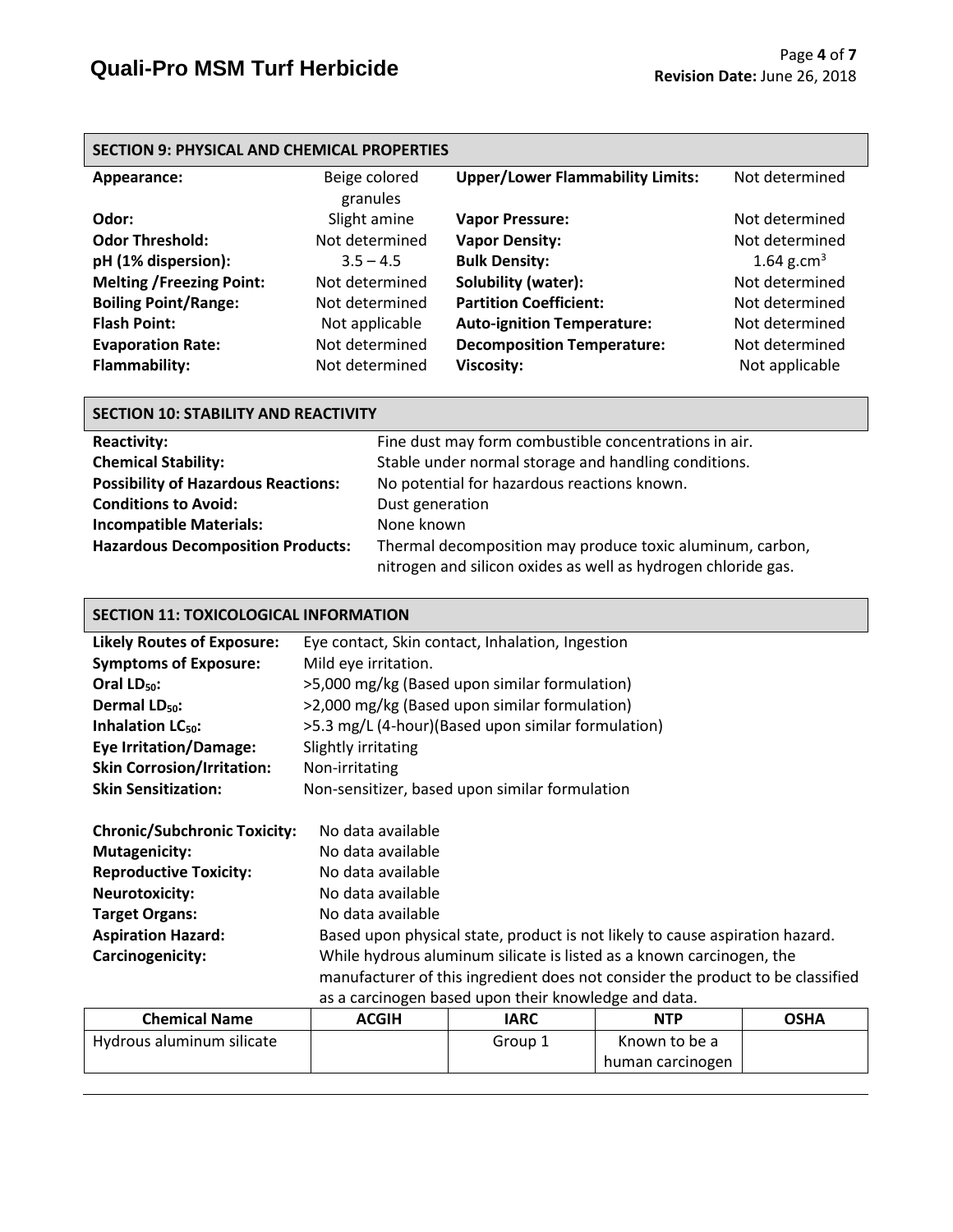#### **SECTION 12: ECOLOGICAL INFORMATION**

#### **Environmental Hazards Statement from FIFRA Regulated Pesticide Label:**

Do not apply directly to water, or to areas where surface water is present or to intertidal areas below the mean high water mark. Do not apply where runoff water may flow during periods of intense rainfall or to water-saturated soils, as off-target movement and injury may occur. Do not contaminate water when cleaning equipment or disposing of equipment washwaters. Do not apply this product through any type of irrigation system.

#### **ECOTOXICITY DATA:**

| <b>Fish Toxicity:</b>                 | No data available |
|---------------------------------------|-------------------|
| <b>Aquatic Invertebrate Toxicity:</b> | No data available |
| <b>Aquatic Plant Toxicity:</b>        | No data available |
| <b>Avian Toxicity:</b>                | No data available |
| <b>Honeybee Toxicity:</b>             | No data available |
|                                       |                   |

#### **ENVIRONMENTAL EFFECTS:**

| <b>Persistence and Degradability:</b> | No data available |
|---------------------------------------|-------------------|
| <b>Bioaccumulation:</b>               | No data available |
| <b>Mobility:</b>                      | No data available |
| <b>Other Adverse Effects:</b>         | No data available |

#### **SECTION 13: DISPOSAL CONSIDERATIONS**

| <b>Waste Disposal:</b>       | Refer to the pesticide label for full information on disposal. Pesticide wastes are<br>toxic. Improper disposal of unused pesticide, spray mixture, or rinse water is a<br>violation of Federal law. If these wastes cannot be used according to label<br>instructions, contact your State Pesticide or Environmental Control Agency or the<br>Hazardous Waste representative at the nearest EPA Regional Office for guidance in |
|------------------------------|----------------------------------------------------------------------------------------------------------------------------------------------------------------------------------------------------------------------------------------------------------------------------------------------------------------------------------------------------------------------------------------------------------------------------------|
| <b>Container Disposal:</b>   | proper disposal methods.<br>Refer to the pesticide label for full information on disposal. When possible, triple<br>rinse the container and offer for recycling if available.                                                                                                                                                                                                                                                    |
| <b>RCRA Characteristics:</b> | It is the responsibility of the individual disposing of this product to determine the<br>RCRA classification and hazard status of the waste.                                                                                                                                                                                                                                                                                     |

#### **SECTION 14: TRANSPORTATION INFORMATION**

| <b>DOT</b><br>(Ground): | Not regulated                                                                              |
|-------------------------|--------------------------------------------------------------------------------------------|
| <b>IMDG</b>             | UN3077, Environmentally hazardous substance, solid, n.o.s. (Metsulfuron-methyl), 9, PGIII, |
| (Sea):                  | <b>Marine Pollutant</b>                                                                    |
| <b>IATA</b>             | UN3077, Environmentally hazardous substance, solid, n.o.s. (Metsulfuron-methyl), 9, PGIII, |
| (Air):                  | <b>Marine Pollutant</b>                                                                    |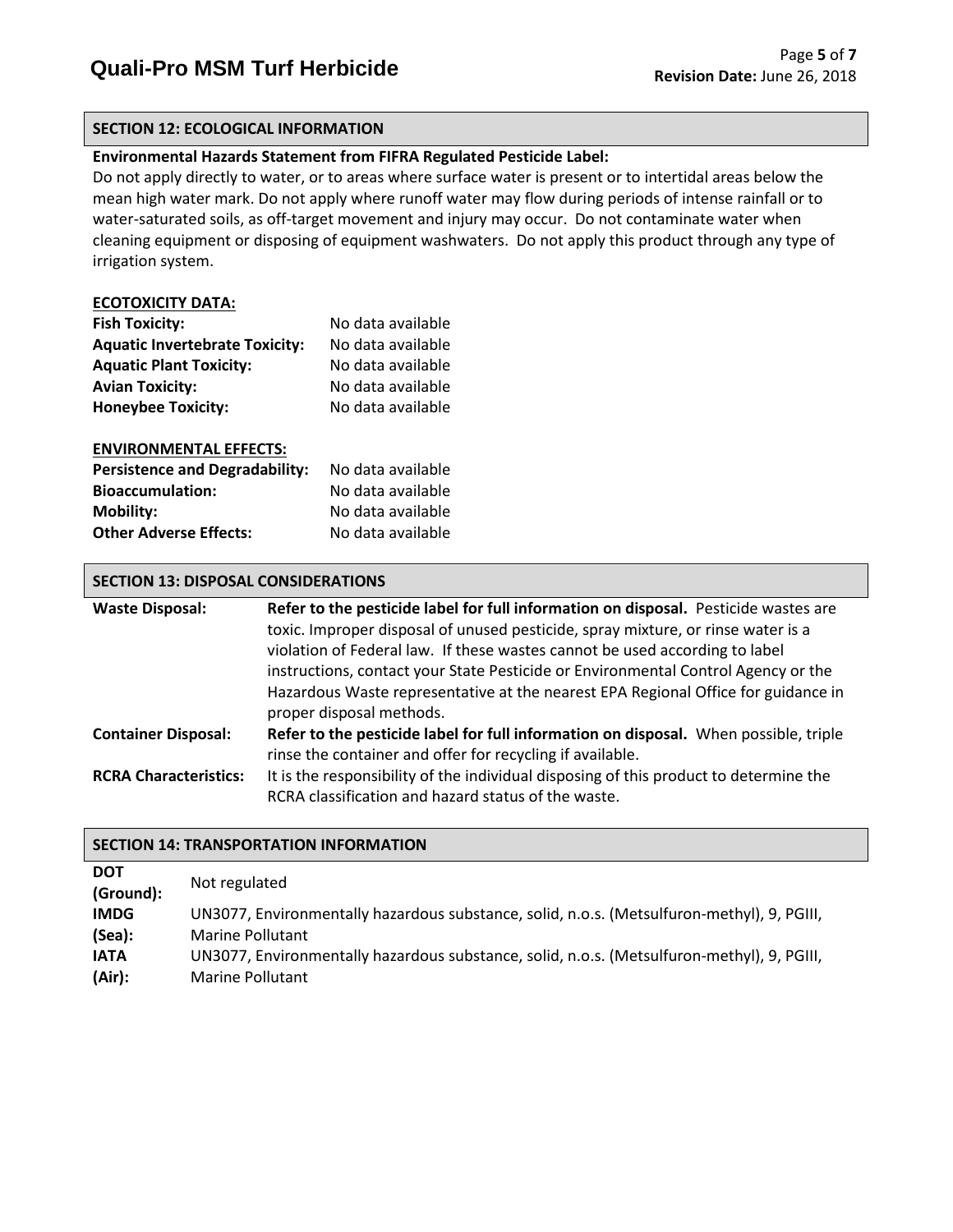#### **SECTION 15: REGULATORY INFORMATION**

**Labeling Requirements Under FIFRA:** This chemical is a pesticide product registered by the Environmental Protection Agency and is subject to certain labeling requirements under federal pesticide law. These requirements differ from the classification criteria and hazard information required for safety data sheets and for workplace labels of non-pesticide chemicals. Following is the hazard information as required on the pesticide label:

#### CAUTION

Harmful if absorbed through skin. Causes moderate eye irritation. Avoid contact with skin, eyes, and clothing.

**TSCA Inventory:** This product is exempt from TSCA inventory listing requirements as it is solely for FIFRA regulated use.

#### **SARA Title III Information:**

 **Section 302 – Extremely hazardous substances:** None

#### **Section 311/312** – **Hazard Categories:** Acute (Immediate); Chronic (Delayed)

 **Section 313 –** This product contains a chemical or chemicals which are subject to the reporting requirements of the Act and Title 40 of the Code of Federal Regulations, Part 372:

| <b>Chemical Name</b> | CAS Number | $\mathcal{H}$ %<br>w |
|----------------------|------------|----------------------|
| None<br>listed       |            |                      |

**CERCLA –** This product contains the following chemicals which have a reportable quantity (RQ) under the Comprehensive Environmental Response, Compensation and Liability Act (CERCLA):

| <b>Chemical Name</b> | <b>CAS Number</b> | <b>RQ</b> | <b>Quantity of</b><br><b>Finished Product</b> |
|----------------------|-------------------|-----------|-----------------------------------------------|
| None listed          |                   |           |                                               |

#### **CALIFORNIA PROPOSITION 65:**

| <b>Chemical Name</b> | <b>CAS Number</b> | Prop 65 Category(ies) |
|----------------------|-------------------|-----------------------|
| None listed          |                   |                       |

#### **U.S. STATE RIGHT-TO-KNOW REGULATIONS:**

| Chemical Name             | <b>New Jersey</b> | <b>Massachusetts</b> | <b>Pennsylvania</b> |
|---------------------------|-------------------|----------------------|---------------------|
| Hydrous aluminum silicate |                   |                      |                     |

#### **SECTION 16: OTHER INFORMATION**

|  | <b>NFPA</b> |  |  |  | Health Hazards 2   Flammability 1   Instability 0   Special Hazards – None |
|--|-------------|--|--|--|----------------------------------------------------------------------------|
|--|-------------|--|--|--|----------------------------------------------------------------------------|

**Disclaimer:** Control Solutions, Inc. believes the information presented herein is accurate and correct as of the document date. The presented information is based upon available data from reliable sources. Control Solutions, Inc. makes no warranty, express or implied, regarding the accuracy of the data or the results obtained from the use of this product. Nothing herein may be construed as recommending any practice or any product in violation of any law or regulations. The user is solely responsible for determining the suitability of any material or product for a specific purpose and for adopting any appropriate safety precautions. We